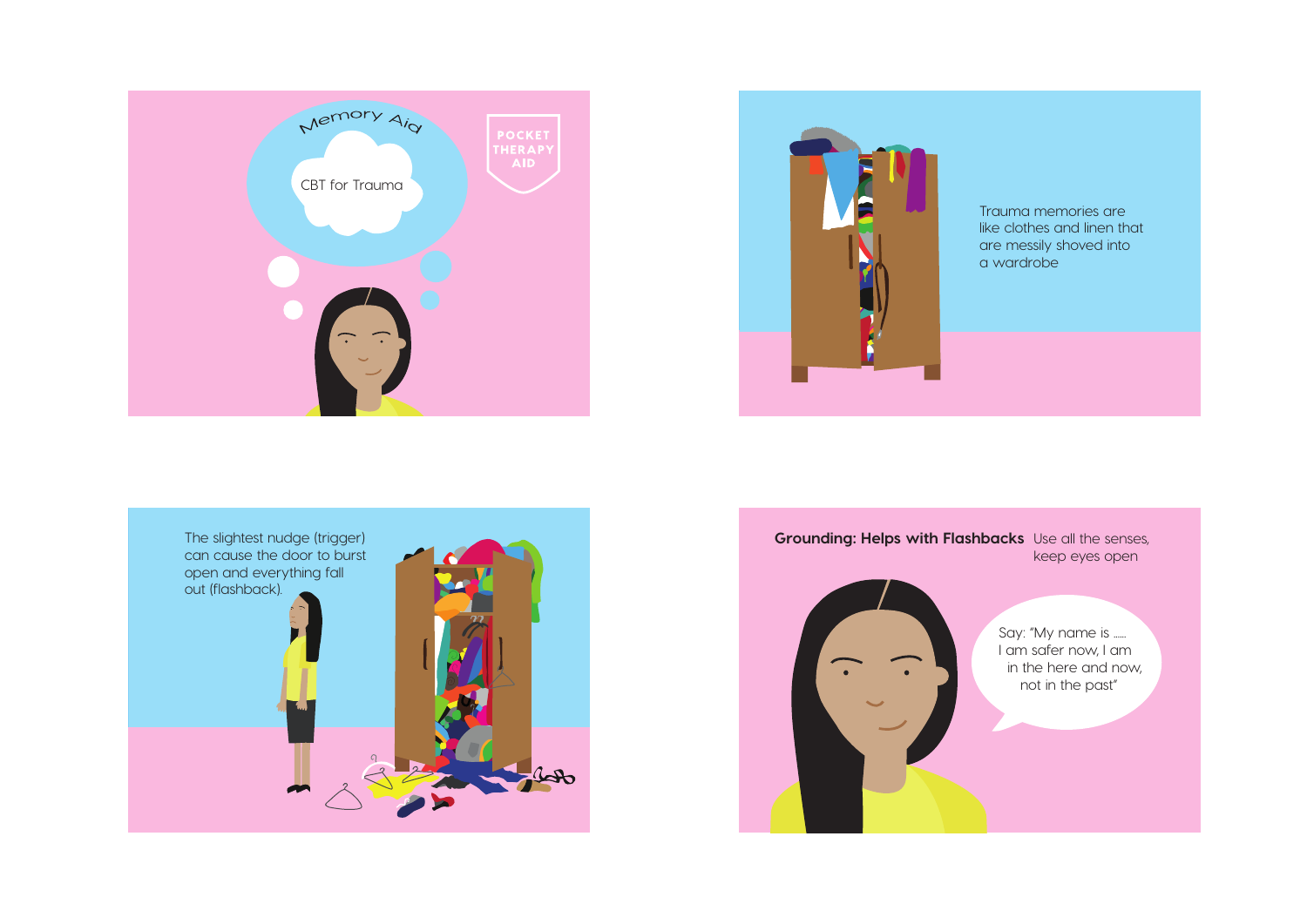





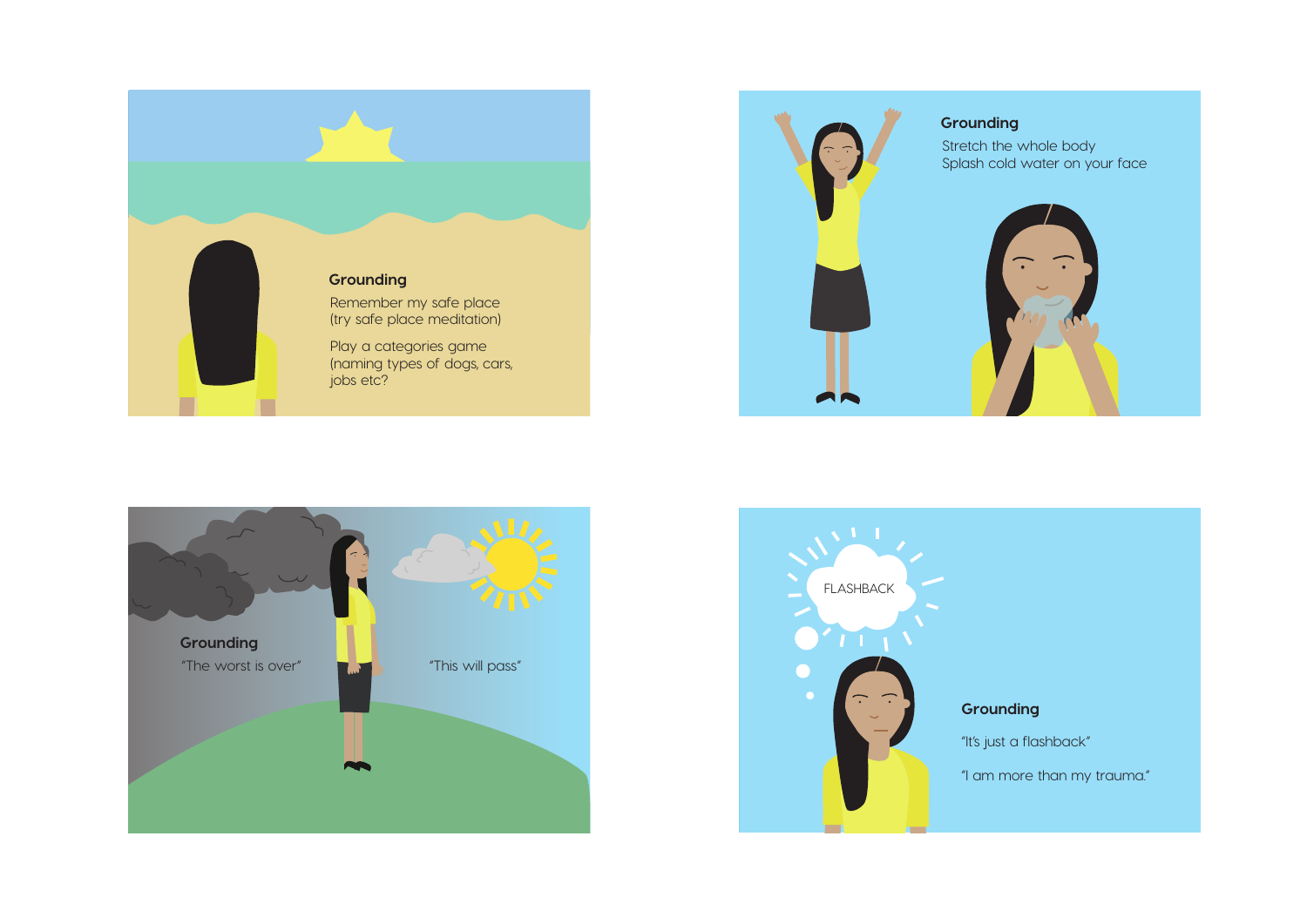What statements help me cope?





things out of the wardrobe carefully and looking at them, thinking about them and talking about them.

## **Updating Memories**

Is like folding the things from the wardrobe and returning them in a way that is better organized, so that they don't burst out at the slightest touch.

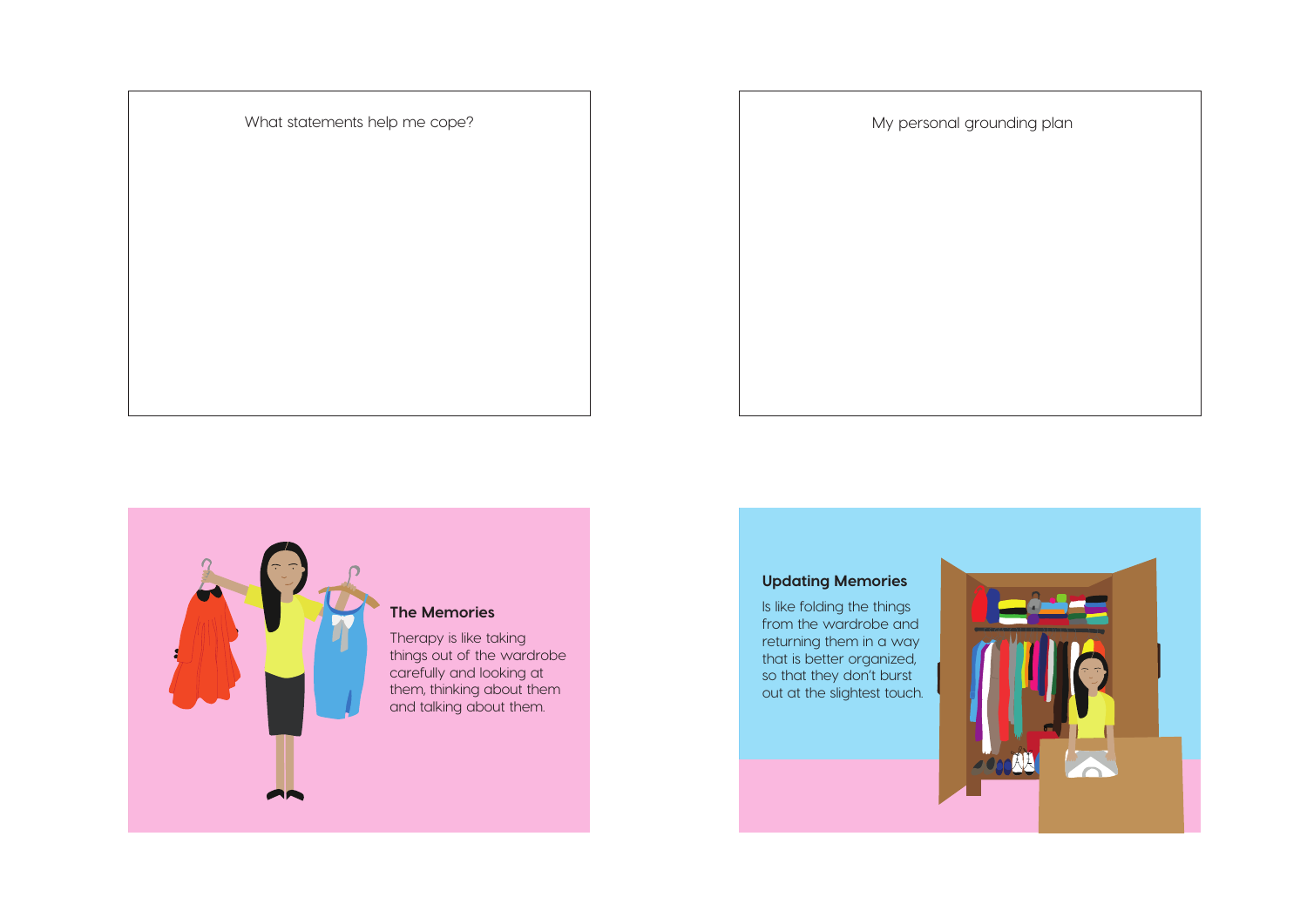